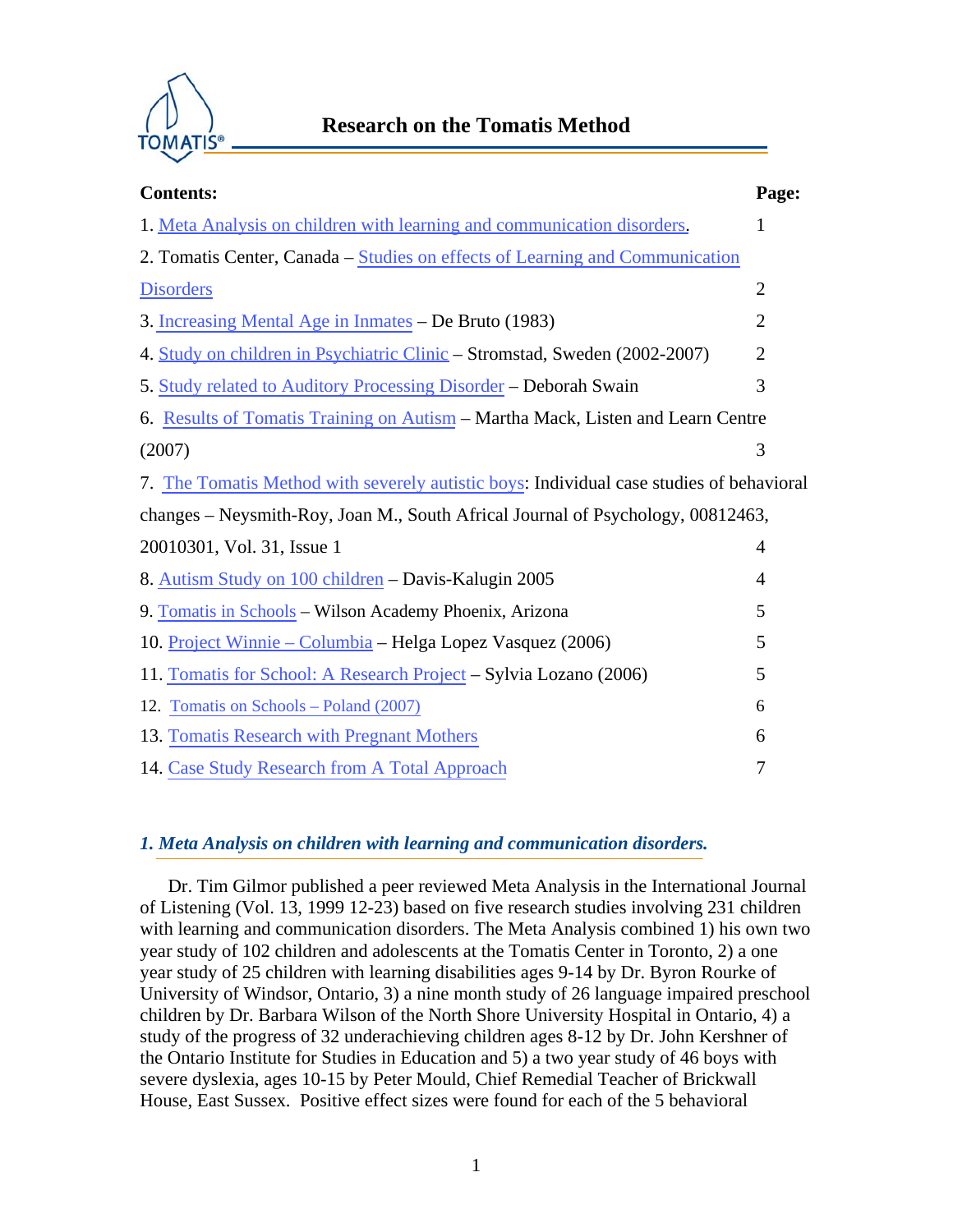<span id="page-1-0"></span>domains listed: Linguistic, psychomotor, personal and social adjustment, cognitive and auditory skills.

# *2. Tomatis Center, Canada – Studies on effects of Learning and Communication Disorders*

a.) The Tomatis Center in Toronto, Canada, studied the results of Tomatis Listening Therapy on over 400 children and adolescents, 95% of parents saw positive response in their children as follows: 89% greater communication abilities, 86% better attention span, 80% frustration level decreased, 74% quality of speech improved, 73% memory improved, 69% better spelling aptitude, 84% showed more maturity. Six months after the program, 83% of those children had maintained the improvements and/or had continued to make even further gains. An additional 14% of the children had maintained some of the gains. Only 3% had maintained none of the improvements. (Sollier, 2005)

b.) The Tomatis Listening Program produces benefits beyond what could be expected by maturation or remedial education alone. Research by H. A. Stutt in 1983 concluded a significant increase in I.Q., better reading skills and perceptual processing, increased academic skills, a general sense of adjustment, more developed communication skills and a greater ability to verbally express thoughts and feelings. (Sollier, 2005)

## *3. Increasing Mental Age in Inmates – De Bruto (1983)*

A carefully controlled empirical investigation by De Bruto in 1983 studied inmates with developmental delay ages 4-14. Thirty participants were divided into these 3 groups. Group 1 received Tomatis auditory stimulation and a sensory motor stimulation program. Group 2 received music stimulation, without the Tomatis effect, plus the same sensory motor stimulation program. Group 3 received no treatment. The results indicated that Groups 1 and 2 both had an increase in mental age but the increase in Group 1, the Tomatis stimulation group, was significantly higher than Group 2. Group 3 had no change. A statistically significant reduction of self-directed responses, together with a significant increase in object-directed responses, occurred after the Tomatis stimulation. (Sollier, 2005)

## **4.** *Study on children in Psychiatric Clinic – Stromstad, Sweden (2002-2007)*

A five year pilot project was implemented at a psychiatric clinic for children and youth which is a part of the Public Health and Medical Services System in Stromstad, Sweden. Ula Staf, psychologist and Tomatis consultant, had found that more and more children are anxious, hyperactive and have big learning difficulties. A number of these children are diagnosed as having ADHD**.** Part 1 of the study, 2000-2002, integrated the Tomatis Method with Feldenkrais methods, also known as "awareness through movement"; to see if this could help 26 children with hyperactivity and concentration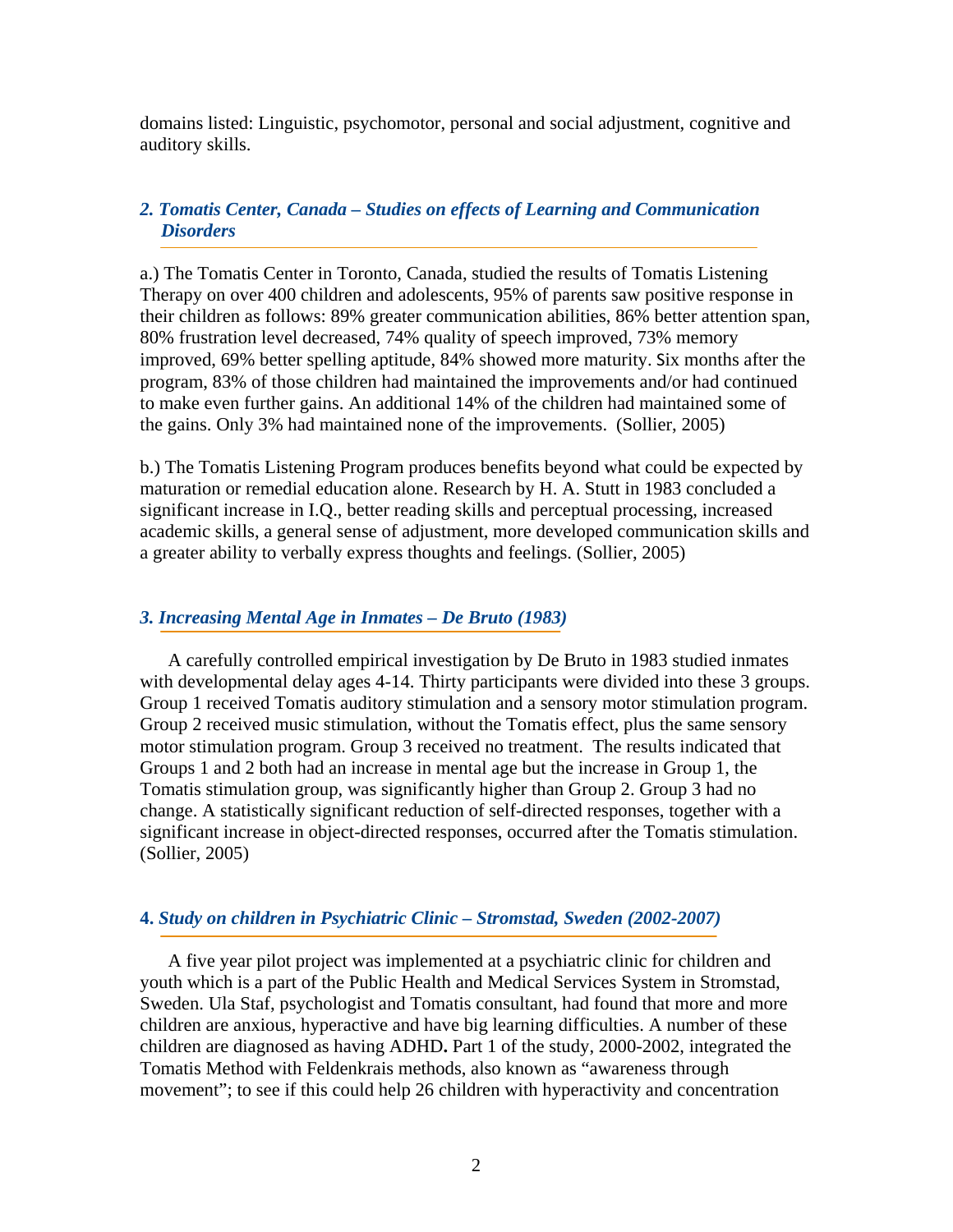<span id="page-2-0"></span>problems. Post intervention results include seven students who no longer needed an assistant in school since they were able to manage the classroom situation much better. They have also become interested in learning and made great progress. Early results of Part 2, a follow-up parent questionnaire, indicated that children after the intervention had better ability to concentrate and better ability to have good relations with their parents and other children. Also their behaviour and social ability had much improved. (Staf, 2005)

Further analysis of the results of Part 1 indicate a 25% overall improvement in areas of attention, motor skills, expression, energy level, behaviour and social capacity and were highly statistically significant. The follow-up questionnaires 2004-2006 were used to see if these results would hold after 3-4 years. A 32% overall improvement was found since prior to intervention and again results were highly statistically significant. Results had continued over time. All parents interviewed were positive and would do it again. (Staf, 2007)

## **5.** *Study related to Auditory Processing Disorder – Deborah Swain*

An Auditory Processing Disorder (APD) is not a hearing impairment or linked to hearing loss but rather is a difficulty with processing sounds appropriately and the failure to process the meaning of sounds or verbal communication. APD can be present from an early age and can lead to difficulties in child development. This consequently leads to a difficulty in comprehension and expressing oneself. This disorder is linked to a dysfunction in decoding language, difficulty with comprehension and expressing oneself. It tends to isolate the child from his/her peers and his/her environment (Nicoloff, 2007).

A retrospective study by Deborah Swain evaluated the results of Tomatis auditory stimulation on 41 randomly selected clients that had auditory processing disorder. Results were pre and post tested using the Test of Auditory Perceptual Skills (TAPS) and Token Test for Children (TTC). Results of the research indicate that the Tomatis Method significantly improves immediate auditory memory, auditory sequencing, interpretation and following directions, auditory discrimination and auditory cohesion and reductions in auditory latency. (Sollier, 2005)

# **6.** *Results of Tomatis Training on Autism – Martha Mack, Listen and Learn Centre (2007)*

Children with autism often have atypical auditory processing such as hypersensitivity– pain or discomfort with sound and hyper acuity– hearing sounds too well or too loudly. To handle these uncomfortable perceptions they may withdraw, disengage from their auditory world or they may produce sounds that they're system can handle–auditory self-stimulation. Behaviors of children with autism include: covering ears, running from a sound, crying, tantrums, self-injurious behavior, tuning out or withdrawing. Their language impairment may, in part, be due to poor synchronization with and between cortical language processing regions. (Mack, 2007)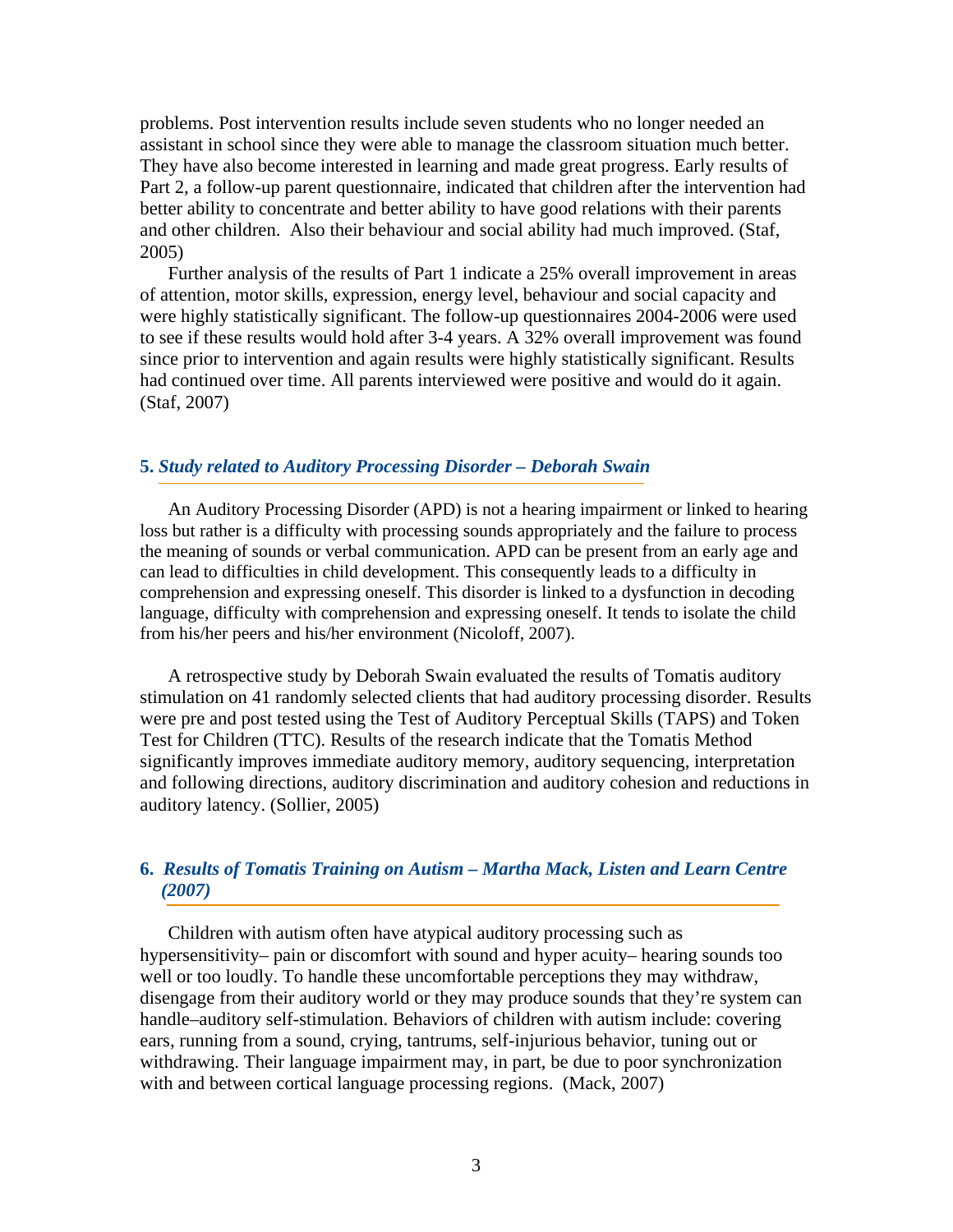<span id="page-3-0"></span>According to Martha Mack, founder of the Listen and Learn Centre, Tomatis results for children with autism include normalized sensitivity to sound, reduced tactile defensiveness, higher tolerance for different textures of food, clothing, etc.; greater attentiveness for visual acuity and auditory stimuli. Language development can include improved comprehension and speech and increased experimentation with own voice, increased length and complexity of sentences and greater desire to communicate. Social behavior can include increased positive interactions with others, greater affection and willingness to be around people. More frequent initiation of contact and communication; improved eye contact and less aggression in interactions. Positive change in personal well being can include more flexibility in routines, reduced repetitious behaviors, fewer tantrums and less injury to self. (Mack, 2007)

# **7.** *The Tomatis Method with severely autistic boys: Individual case studies of behavioral changes – Neysmith-Roy, Joan M., South African Journal of Psychology, 00812463, 20010301, Vol. 31, Issue 1*

Six severely autistic males ranging in age from 4 years to 11 years received the Tomatis Method to assist in alleviating the severity of behaviors contributing to the diagnosis of Autism. Three of the 6 boys demonstrated positive behavioral changes by the end of treatment. One boy was no longer considered to be autistic, two boys showed mild symptoms of autism, while 3 boys remained in the severely autistic range. 5 of the 6 boys indicated significant change in pre-linguistic areas as rated by the Children's Autism rating Scale (CARS) and frequent video samples of the 6 boys throughout the intervention. These included Adaptation to Change, Listening Response, Non-verbal Communication, Emotional Response and Activity Level.

#### **8.** *Autism Study on 100 children – Davis-Kalugin 2005*

Another study on autism reviewed changes noted by parents of 100 children diagnosed with autism, ages 3-21, who received basic Tomatis training of 60 hours of listening. All 100 children demonstrated that the Tomatis Method was an appropriate intervention to support positive change. Parents were asked to complete an "Abilities to be Improved" pre treatment form and an "Abilities Improved" post treatment form. The forms included 102 possible changes in 12 areas. Change was noted in every area as follows: 87% made change in Interpersonal Growth, 85% in Listening and Speech, 81% in Academic Achievement, Thinking, Learning, 80% in Attention, 79% in Behavior, 69% in Intrapersonal Growth to Know and Express Self, 66% in Movement, Sports, and Rhythm, 63% in Musical and Vocal Skills, 54% in Relaxation, 49% in Creativity, 39% in Reading, Writing, Spelling, and 20% in Well-Being. According to Doreen Davis, children with autism typically need many more sessions beyond the original 60 hours used during this study. Therefore, the changes noted in the post session "Abilities Improved" form, are indicative of only the beginnings of change for these children. Additional sessions of the Tomatis Method were suggested. (Davis-Kalugin, 2005)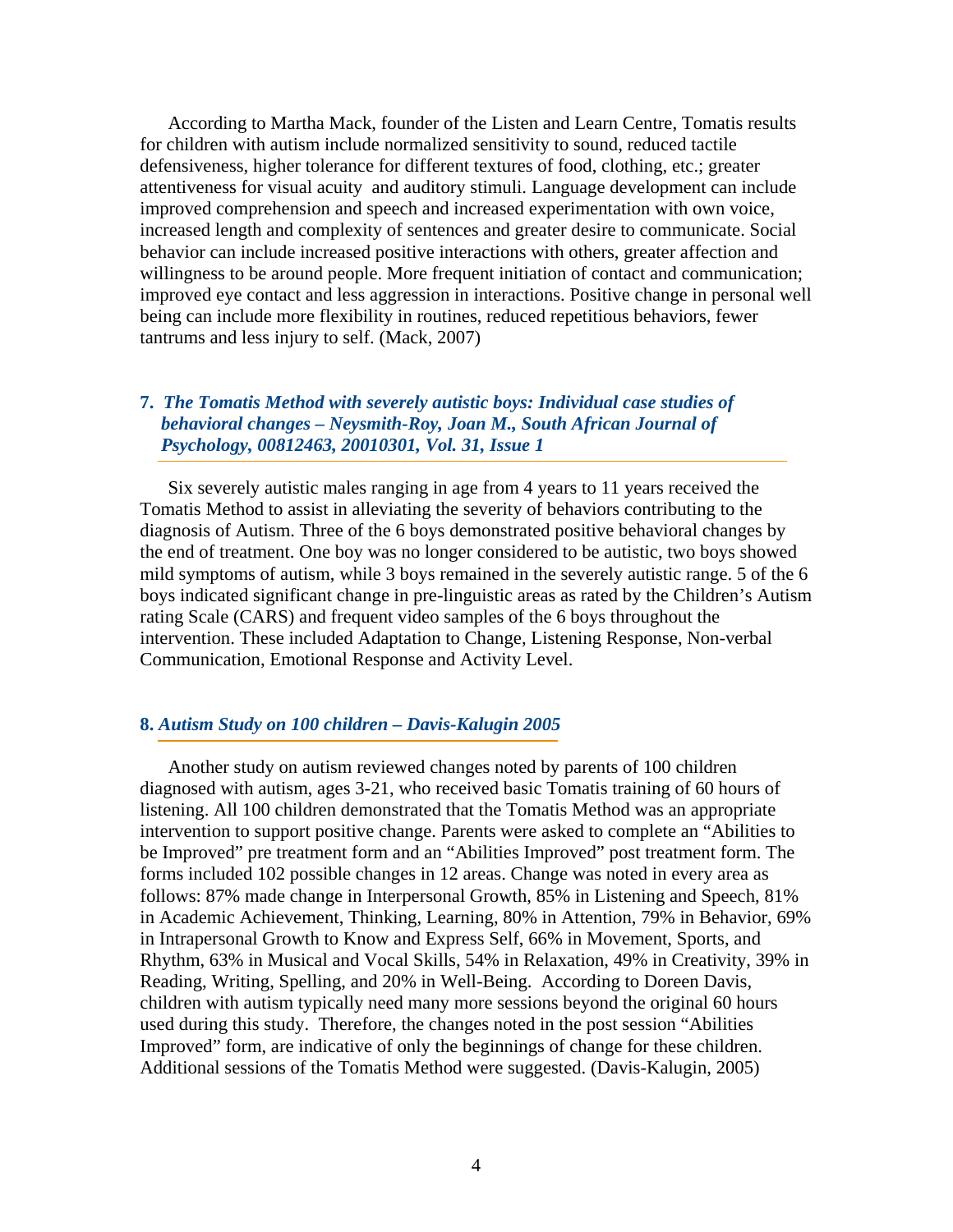#### <span id="page-4-0"></span>**9.** *Tomatis in Schools – Wilson Academy Phoenix, Arizona*

The effectiveness of the Tomatis Method of Listening Training in improving auditory processing, pre-reading skills, and classroom behavior in normal K and  $1<sup>st</sup>$  grade children, was researched using a double-blind, placebo control group, random assignment research study. The program of stimulation was fit into the normal school curriculum at the Wilson Academy in Phoenix, Arizona. Children were divided into a Tomatis listening therapy group and a placebo control group (PCG). The Tomatis group showed more improvement than the PCG on all of the variables at the Post-test time. It was not, however, significant. (Andrews, Thompson & Trumps, 2005)

## **10.** *Project Winnie – Columbia – Helga Lopez Vasquez (2006)*

A school project in Colombia researched the effects of the Tomatis method on the development of young children. A four year study, "Project Winnie", conducted research in a nursery school using 5 groups of 12 children, 3 yrs old. Prior to implementing the Tomatis method the director, Helga Lopez Vasquez, had found that the children had two main difficulties: lack of physical development and poor attention span. After implementing the Tomatis project she and the teachers reported the children to be focused, on task, more aware of what they were doing, able to listen to the teacher and do work appropriately. Stress disappeared; they danced with greater ease, listened to the music effortlessly, were keeping the rhythm, were aware and engaged in group activities. (Lopez Vasquez)

## **11.** *Tomatis for School: A Research Project – Sylvia Lozano (2006)*

A second school study in Colombia was implemented by Sylvia Lozano, speech therapist and Tomatis consultant. "Tomatis for School: A Research Project" received a grant from the International Association of Registered Tomatis Consultants in 2005. The National University of Colombia- Bogota provided methodical support by giving advice and choosing adequate tests which were implemented by speech therapists. The project started in 2006 and aimed to answer the specific question: Do children between the ages of 5 and 6 exposed to the Tomatis Method show a differential effect in their communicative, linguistic, cognitive and emotional skills compared to musical stimulation in a typical classroom scenario? Using a pretest posttest design, a total of 78 children were divided into three groups of 26. The intervention was implemented in 3 phases of 20 hours each with a break between phases. Group 1 received the Tomatis method. Group 2 received musical stimulation without the electronic ear and Group 3 received no auditory intervention. All three groups simultaneously performed the same creative manual exercises appropriate to their age. Groups 1 and 2 were together in the classroom while Group 3 was held in the library. Listening abilities and attention improved for Group 1 participants. This group had significant results in communicative, linguistic and cognitive categories. Better socialization with classmates and adults and improved presentation of their work, improved vocabulary, reading, writing and usage of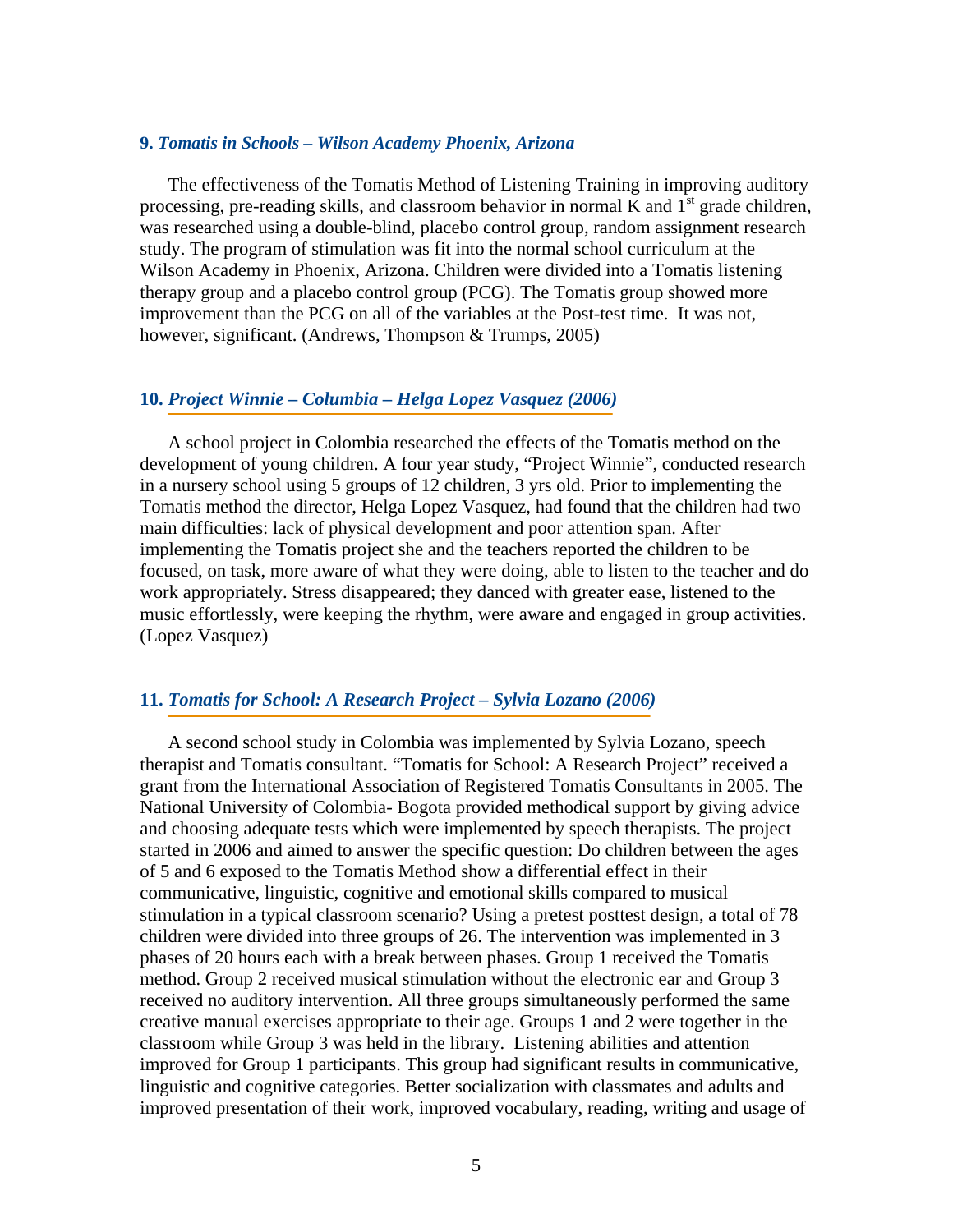<span id="page-5-0"></span>the line. Group 2 participants only attained higher scores with pronunciation and easier adaptation to school. Group 3 had higher scores in comprehension; however, a confounding factor may be that there were more girls and a higher education level of the parents in this group. The project concluded that the Tomatis method overall helped develop communicative, linguistic, emotional and cognitive abilities and therefore is a useful tool in prevention within school stimulation. (Lozano, 2006)

# **12.** *Tomatis on Schools – Poland (2007)*

The Tomatis Method was recently implemented in 200 schools in Poland, under the auspices of the Polish Ministry of Education, for children with special needs attending special schools, integration schools as well as integration classes of regular schools. Disorders presented by the children included mental handicap, autism, developmental delay, Down syndrome and others. A novel training schedule was prepared by Joachim Kunze which focused on diagnostics and therapy for special needs children, for the purpose of training 207 Tomatis providers. At time of the 2007 International Tomatis Conference, a post-training meeting was being planned to enable participants to exchange their experiences and problem solve. Problems included only one Tomatis facilitator per school and inability to perform testing on many cases in this difficult group of children. Nevertheless, Tomatis facilitators report a generally high percentage of positive results of the Tomatis program. (Ratynska, 2007)

## *13. Tomatis Research with Pregnant Mothers*

Dr. Alfred Tomatis was always very interested in these early phases of development and research was completed on the effects of the Electronic Ear and the Tomatis Effect on the developing baby in the womb. The use of the Tomatis Method during pregnancy was begun in 1988 at the Maternity of the Vesoul, under supervision of Dr. Klopfenstein and Marie Ouvrard. The results were so strongly in favor of the method that the Tomatis Method has become part of the hospital's permanent practice.

More recently, Dr. Penet and Madame Tjordman undertook a similar study at the Hospital Foch de Suresnes. Three groups of pregnant women were elected. One group of 245 women had no special maternal care. Another group of 683 women had a maternal program consisting of breathing, relaxation, and a birthing pool. A total of 223 women had the above program and also the Tomatis Method. The results were as follows:

- Decrease in labor time between control groups and groups who were prepared with the Tomatis Method.
- The uterine dynamic of the women in the Tomatis group was ameliorated.
- Babies of mothers in the Tomatis group had a superior birth weight to a gestational age that was more advanced.
- APGAR scores showed the babies from the Tomatis group recouped faster and better than control group babies.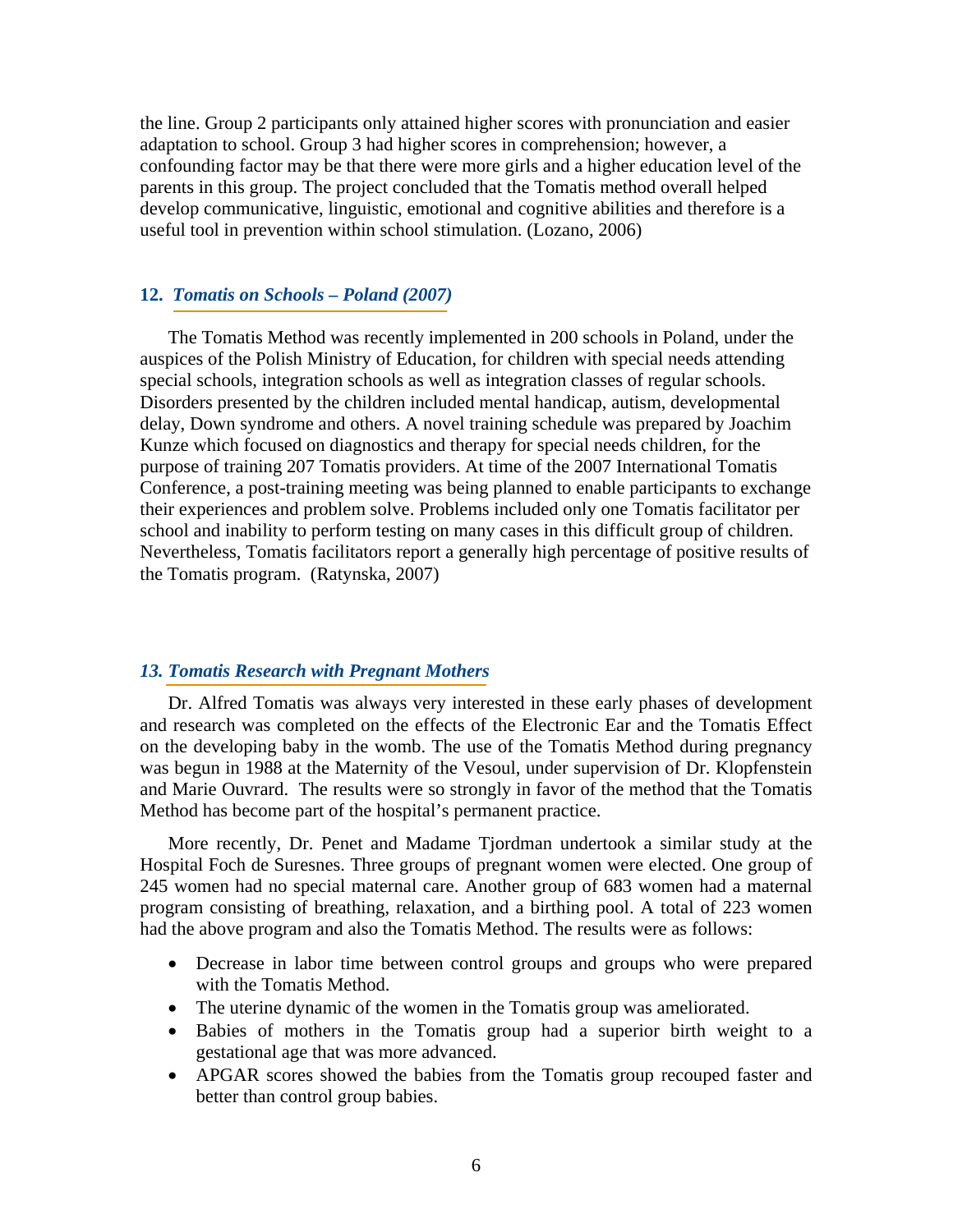<span id="page-6-0"></span>• At Vesoul specifically they found a lesser need to use instrumental intervention with the Tomatis group mothers.

The mothers in the Tomatis reported the following:

- The quality of their dreams was peaceful and positive.
- They did not experience the usual feeling at the end of pregnancy of being inhibited, strained or "handicapped".
- The disappearance of back pains
- A normal walk
- Better Listening
- Increase in creativity
- Their "psyche was on top of things"
- The babies were calmer in the womb
- Mothers felt more "well" and calm returning home with their babies.
- The quality of the immediate bonding and mother / child relationship was improved.

So, we need more research in this area, but it is fascinating that we could possibly give a child the opportunity to a better start in life and possibly prevent more early life difficulties than we could even imagine now. Will science ever be able to keep up with the demand for knowledge that exists today?

# *14. Case Study Research from A Total Approach*

A Total Approach has compiled a booklet of 14 case studies ranging in age between 3 years, 1 month to 8 years, 7 months. The average time span from pre-assessment to post assessment was 8 months, though the re-assessment is typically completed 2 to 3 months post intervention.

Some of the areas of improvement are highlighted as follows: (Not all individual changes are reported as we attempted to look at common factors.)

- 1. Full Sensory Profile 8 of the 14 subjects showed significant improvements in this qualifying measurement tool.
- 2. Prone Extension A measurement of postural control that serves as one indicator of vestibular function  $-8$  of the 14 subjects showed improvements
- 3. Supine Flexion a measurement of postural control that is postulated to serve as one indicator of somatosensory processing – 7 of the 14 subjects showed improvements.
- 4. Fine Motor Skills 3 of 14 subjects indicated improvement
- 5. Sensory Integration and Praxis Test All 4 subjects re-tested on their areas of weaknesses on this test, normalized the results of their subtests, except for one